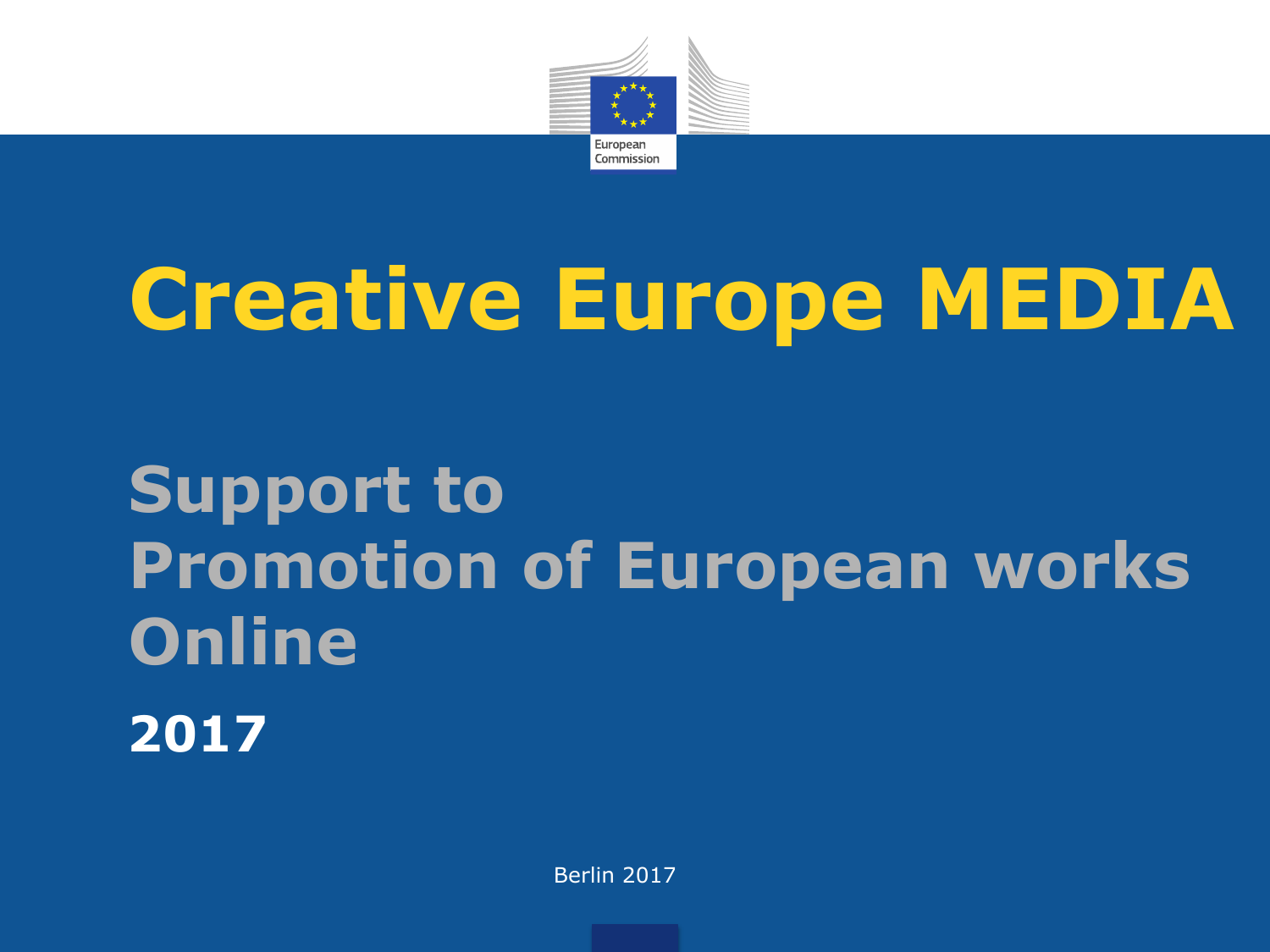

## **Policy background**

• *Objectives of the Creative Europe MEDIA programme*

• *Evolution of the programme*

• *On-going reflection*

- *- Mid term review*
- *- Preparation for the future programme after 2020*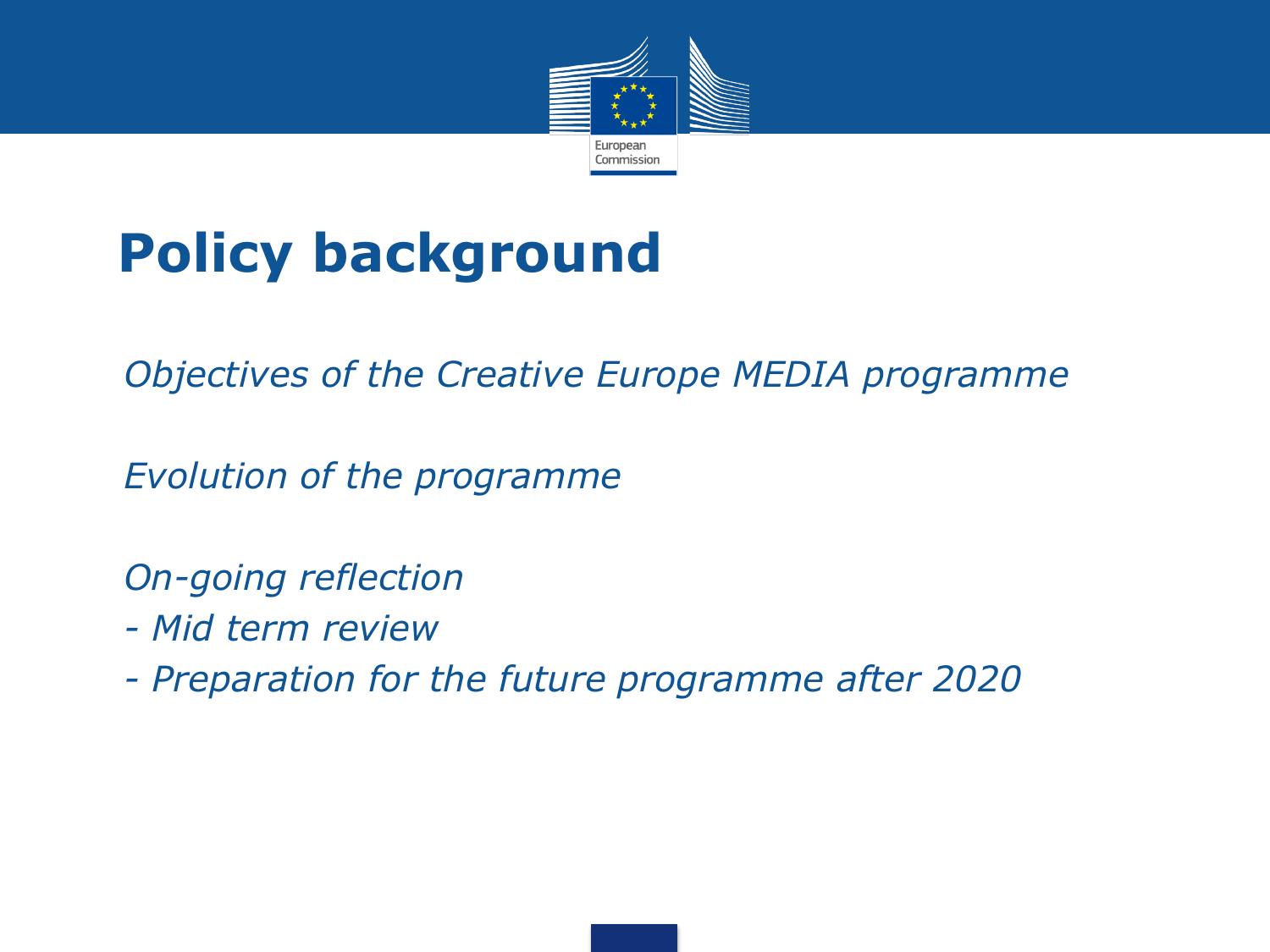

#### **History of MEDIA support to new technologies and online distribution**

 *Support to Pilot Projects - new technologies developments applied to audiovisual industry (2007-2013)*

*Support to independent European VOD platforms (2007-2016)*

*Preparatory action for day-and-date support (2011-2013)*

*Development support to Video Games (since 2014)*

*Global call for "online distribution" since 2014*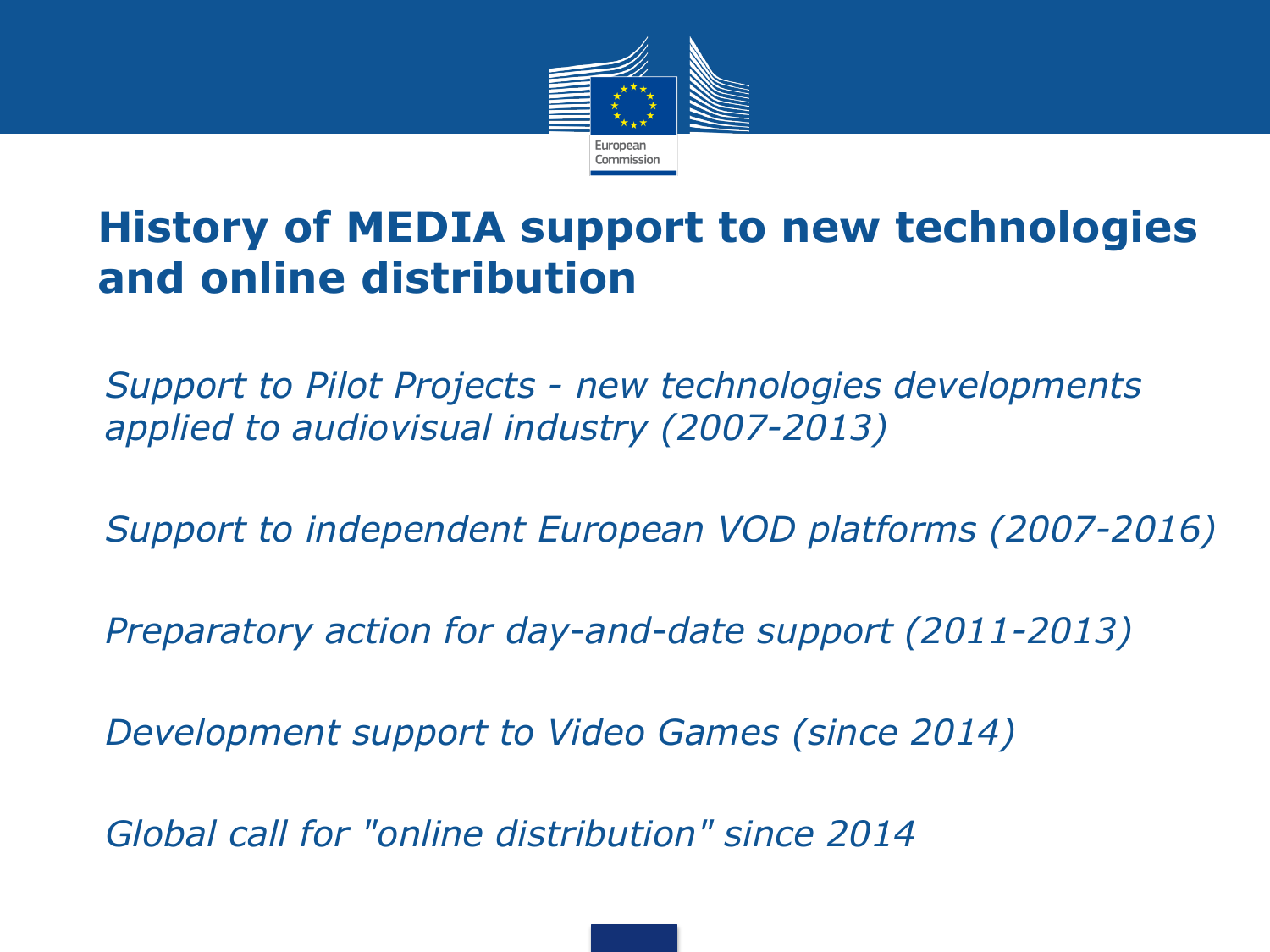

### **Support to Promotion of European works online**

### • *Total budget in 2017: 9,49M €*

#### • *Three types of actions can be supported:*

• *Action 1: marketing of attractive offers of VOD services: digital promotion, marketing, branding, tagging and development of new offers by existing VOD services offering a majority of European films: 4 M €*

• *Action 2: Ready to offer catalogues of European works: 2,14 M €*

• *Action 3: Innovative strategies for promotion & distribution (incl. audience development): new modes of distribution & foster new business models: 3,35 M €*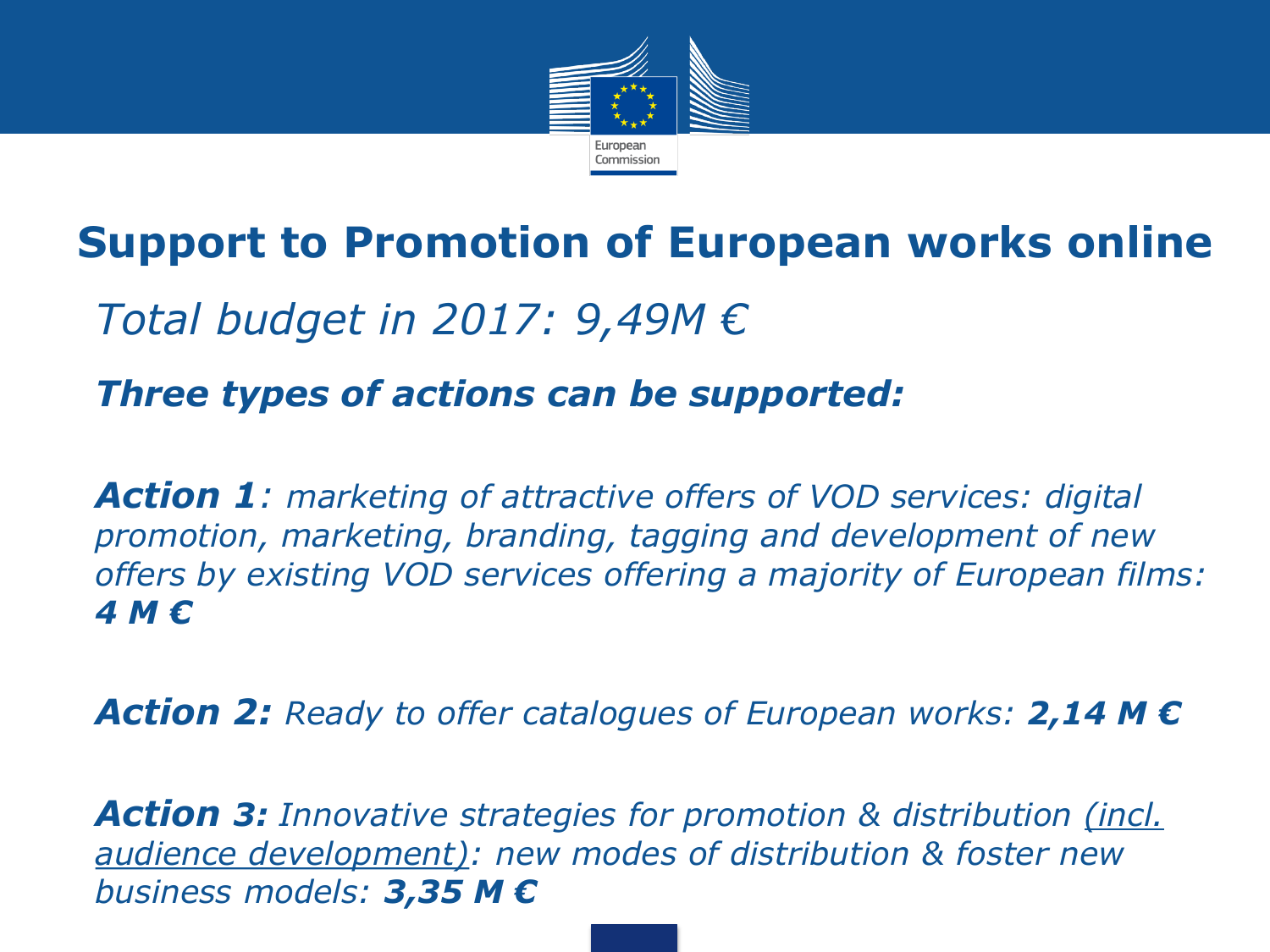

#### **Promotion of European works online - 2017**

#### • *Action 1 - Promotion and marketing of VOD services*

• *Eligible activities are actions such as digital promotion, marketing, branding, tagging and development of new offers by existing VOD services offering a majority of European films.*

• *Objective: improve visibility, discoverability and audience of European audiovisual works.* 

• *Projects: should present innovative, coherent and focused promotion and marketing strategies in order to increase the global audience of the platforms and valorise their European catalogue.* 

• *Costs: related to promotion, branding, tagging and/or marketing campaigns; personnel and technology development costs can be supported only if related to these promotional activities.* 

• *Transparency: plans for the full publication of the inputs and results of the action.*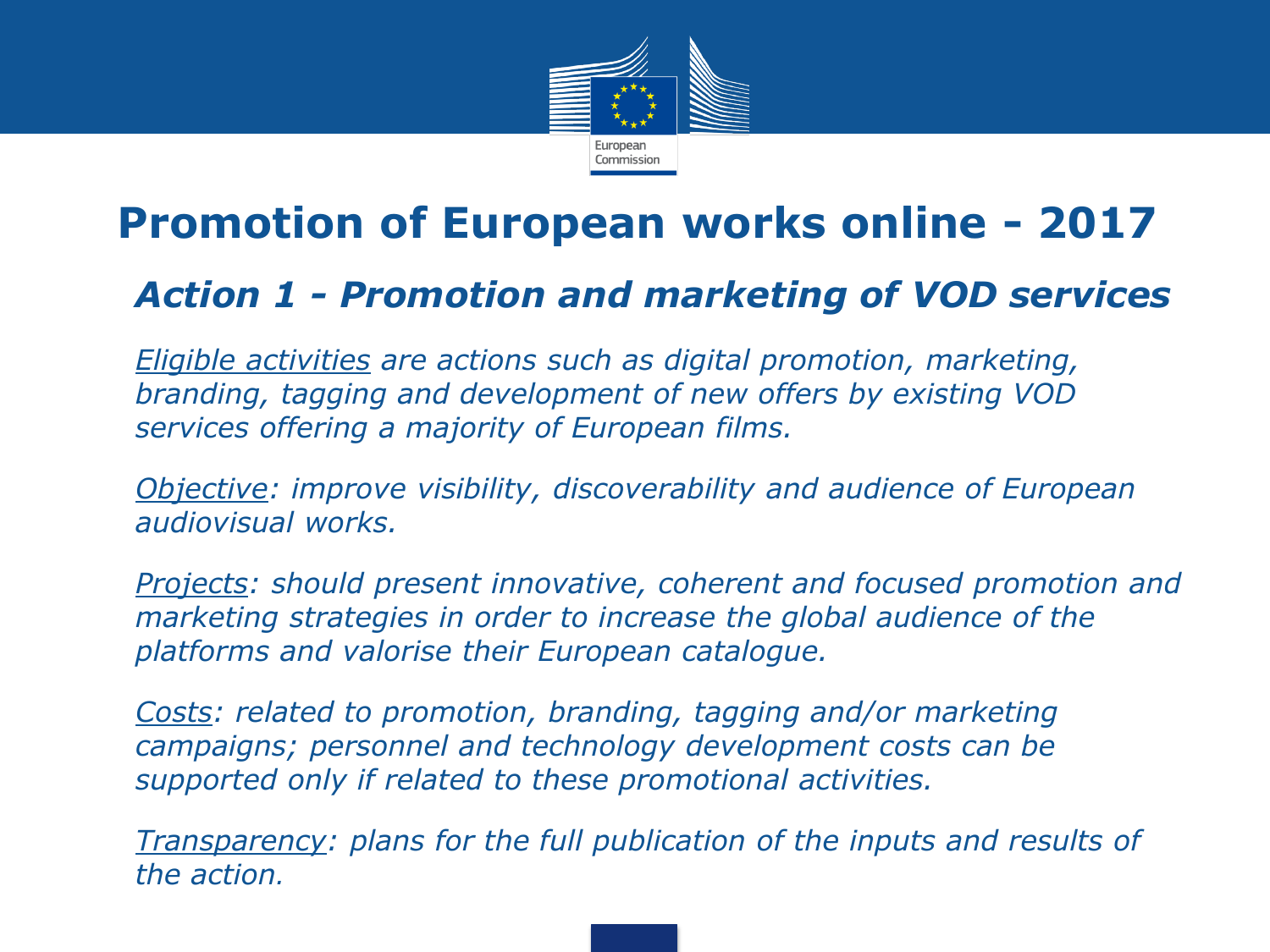

### **Promotion of European works online - 2017**

#### • *Action 2 - Development of "Online Ready" packages*

• *Eligible activities: assembling and delivering digital packages of European audiovisual works foreseen for online releases in countries where those works are not available on any distribution platform.*

• *Objective: extending the availability and visibility of the films on VOD services in the targeted countries.*

• *Projects: focus on European works with commercial potential / clear editorial line / accompanied by a specific marketing strategy.*

• *Costs: encoding, the subtitling, the provision of metadata, marketing*

• *Transparency: plans for the full publication of the inputs and results of the action.*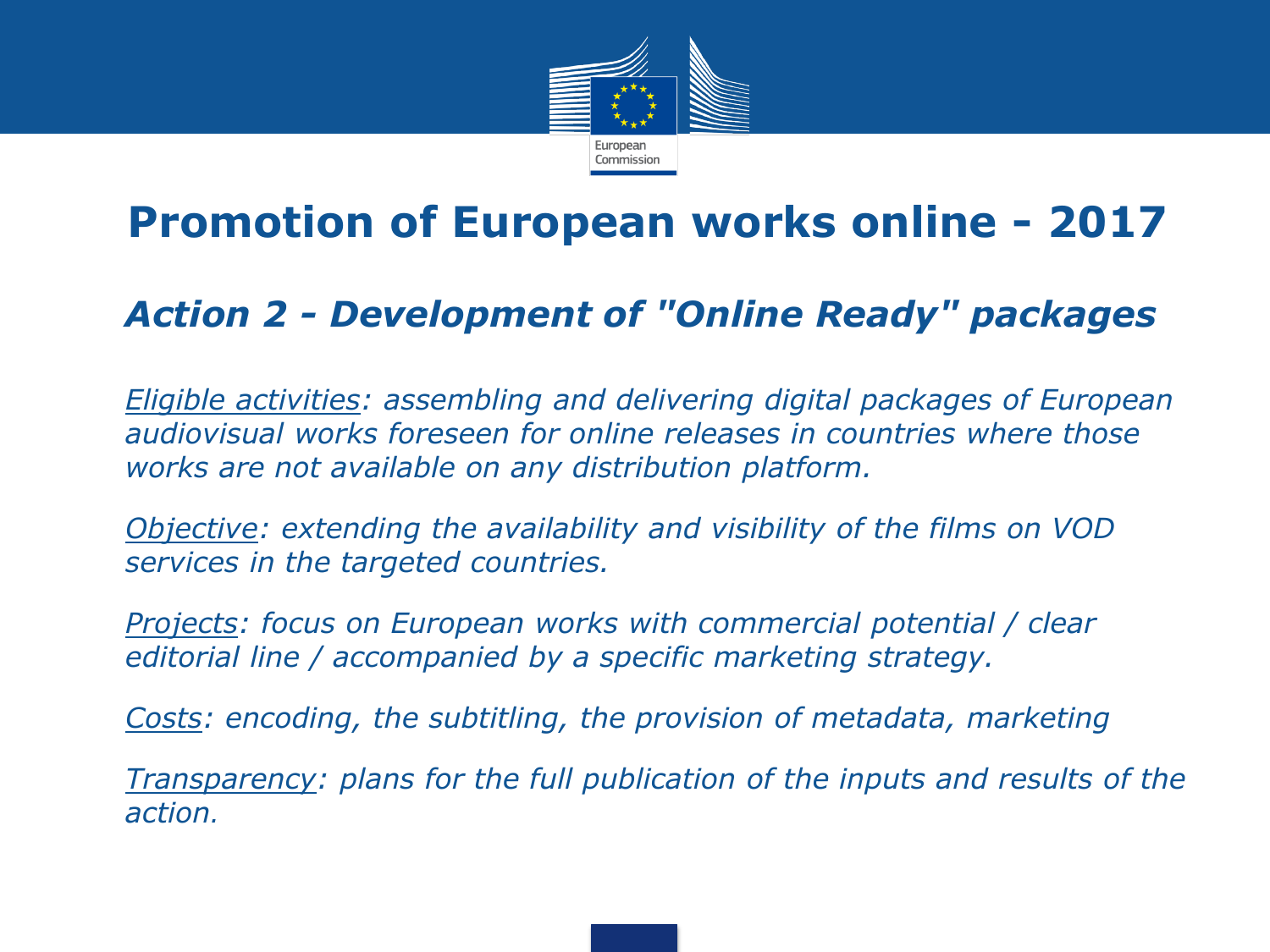

## **Promotion of European works online - 2017** • *Action 3 – Innovative distribution strategies*

• *Eligible activities: innovative strategies for distribution and promotion of European audiovisual works, including audience development initiatives focusing on innovative and participatory strategies reaching out to wider audiences with European films.*

• *Objective: encouraging innovative strategies for distributing and promoting European audiovisual works. Develop new business models or tools in order to improve the potential audience of European audiovisual works.* 

#### • *Projects shall focus on:*

- *- the convergence/complementarity between off-line and online and/or*
- *- the transnational availability of works in the digital environment and/or -*

*- new approaches to audience development in the digital age beyond traditional distribution practices*

• *Transparency: plans for the full publication of the inputs and results of the action.*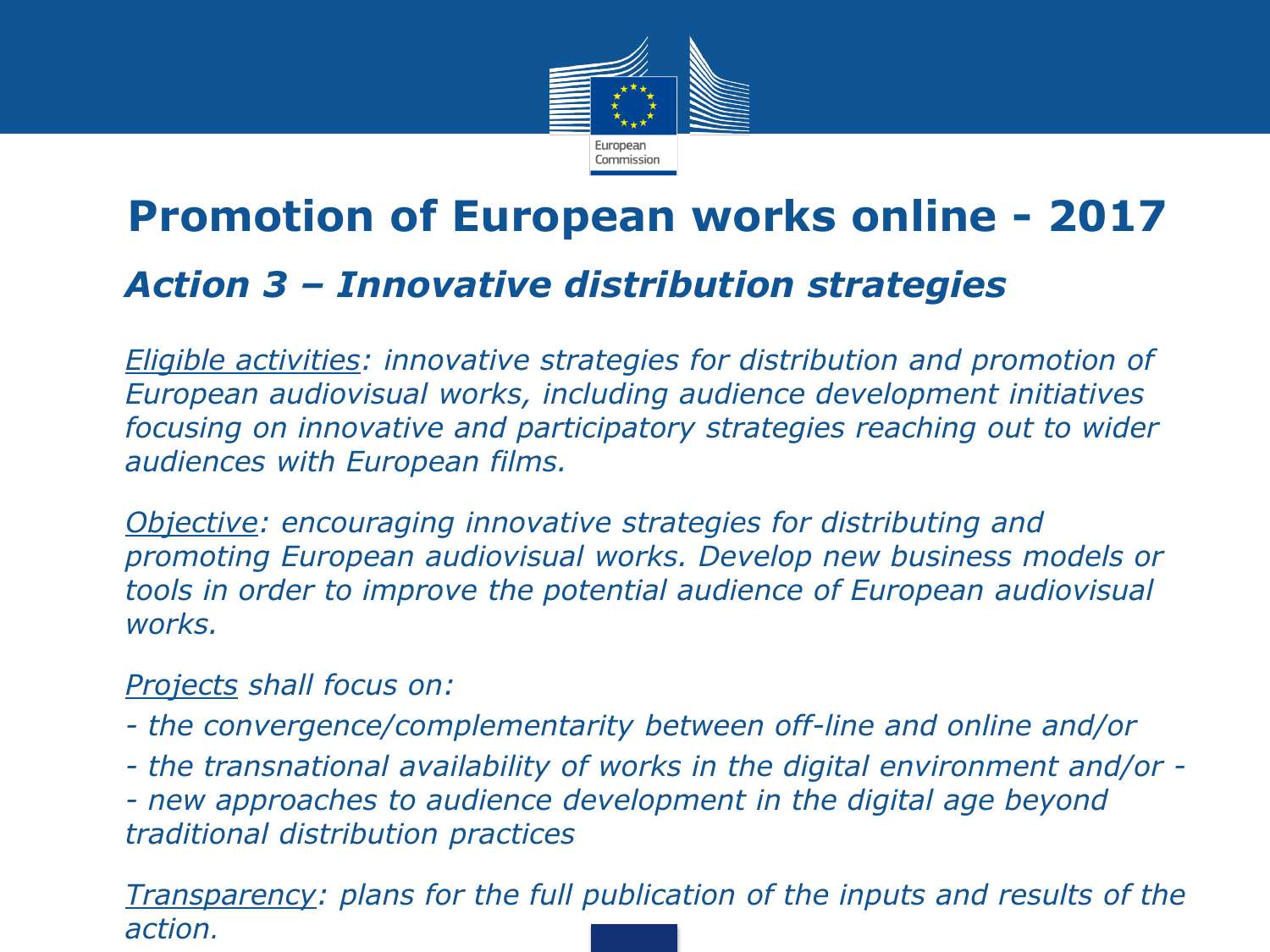

## **Action 3 – Innovative distribution strategies**

•*Examples of supported projects:*

• *ECVI (European Film and VOD initiative):* 

• *3 partners in 3 countries testing a model of VOD player embedded in theater/cinema's websites.*

• *Objective: - allow cinemas to offer their local audiences a selection of films as* • *Video on Demand for home viewing;* 

• *- involve cinemas and exhibitors in the VOD business*

#### • *ICEX/Eyelet:*

• Film sales agent developping a plateform allowing films to be available worlwide without geo-blocking and distributed by a multiplicity of "hosts".

- *Objective: - facilitate the online worldwide distribution of European films* 
	- • *- offer an user-friendly system to right holders for onlin distribution*
	- • *- multiply the possible platforms reaching the audience through the host system.*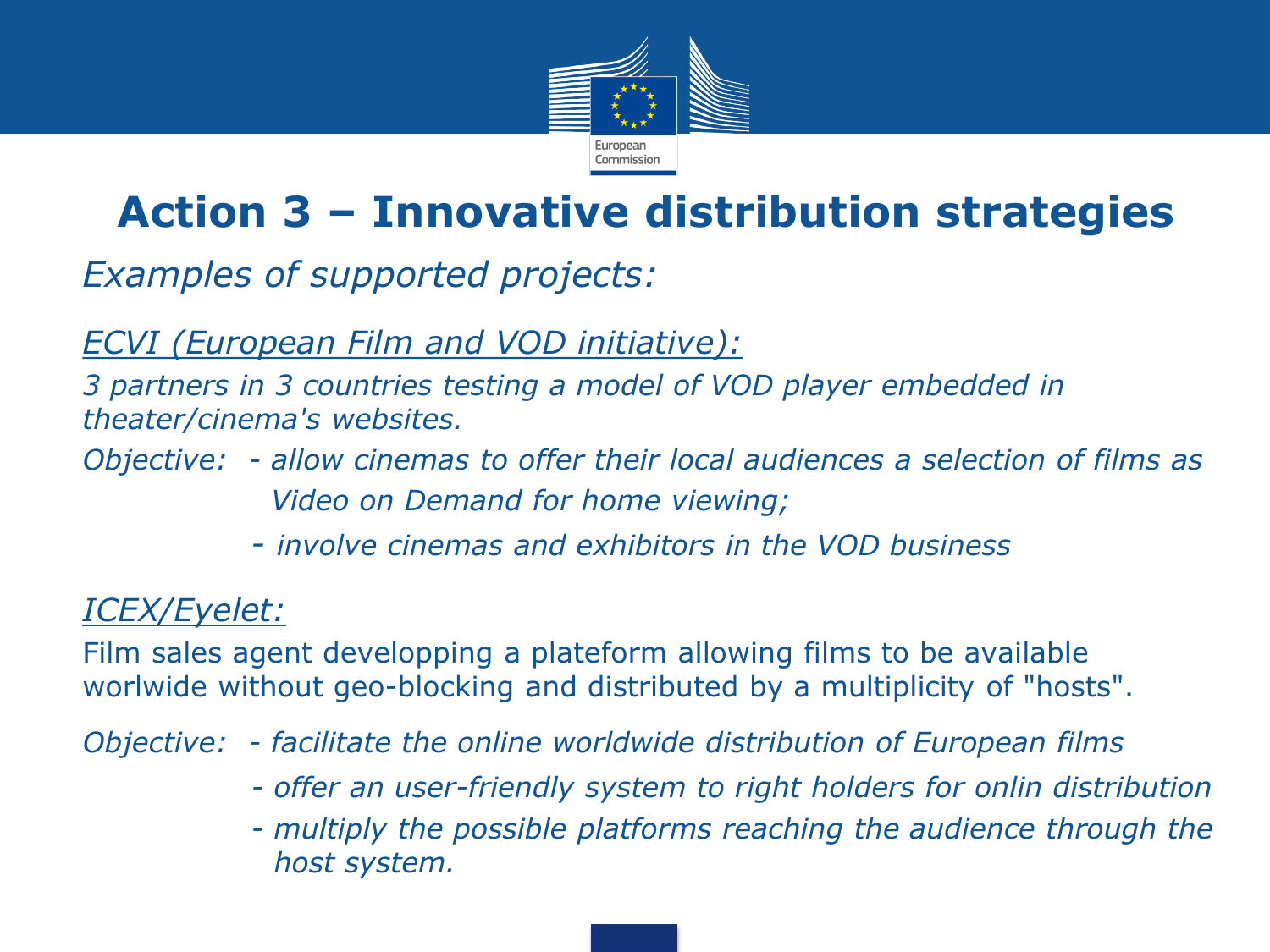

## **Action 3 – Innovative distribution strategies**

•*Exemples of supported projects:*

• *FestivalScope:* 

• *Platform offering films on VOD during their festival exposure.*

- *Objective: - use the promotion offered by festivals in order to increase the* • *audience of European films* 
	- • *- experiment the models allowig to develop the festival to date offer*

• *Vodeville:*

• Search tool allowing to find where to watch films online on legal platforms.

- *Objective: - increase the promotion of European films on such search tools by* • *special curation* 
	- • *- create partnerships with festivals or independent distributors in* • *order to increase the visibility and curation of the European offer.*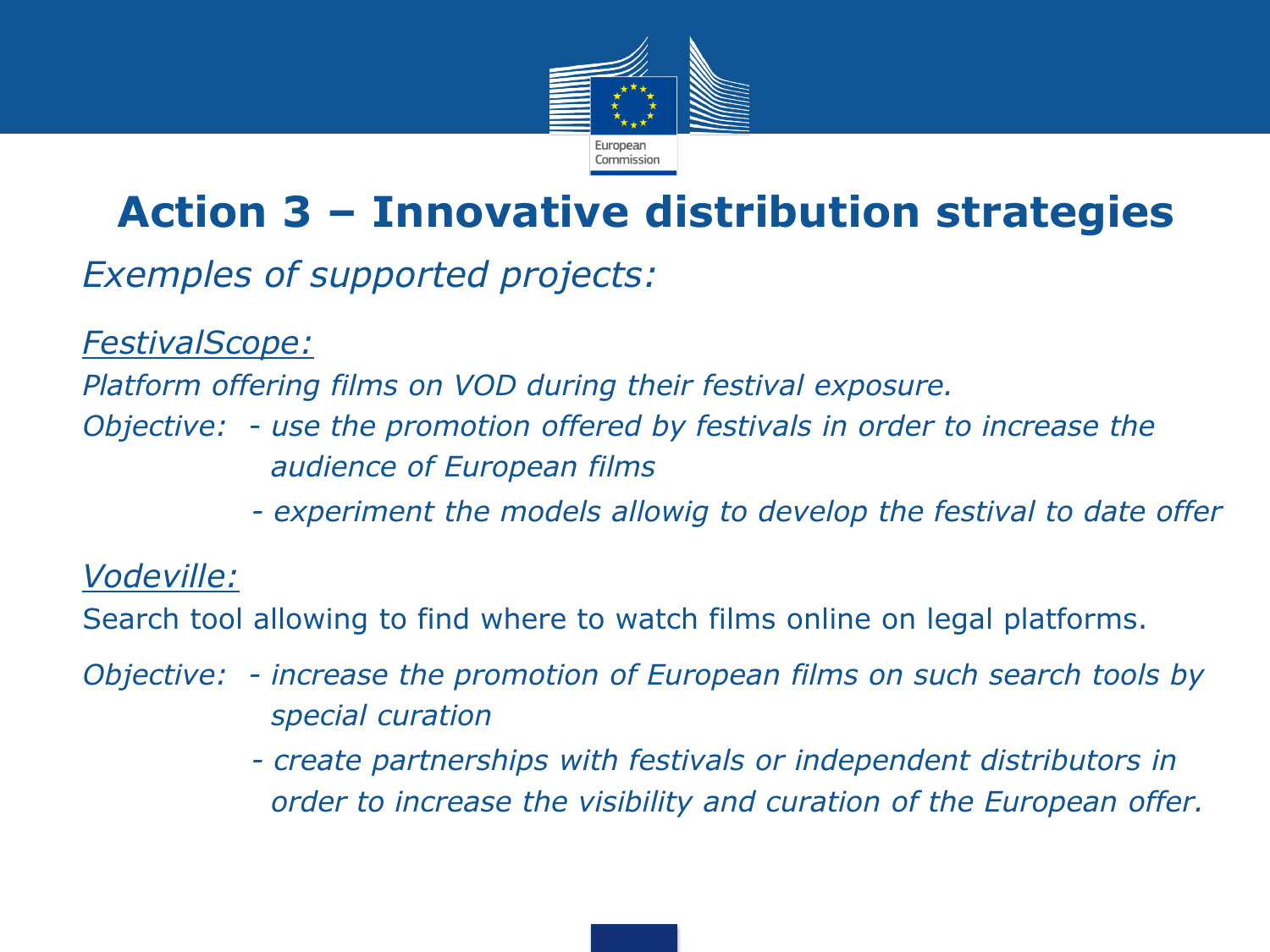

## **Call for proposals – Guidelines**

- *2017 call: closed (deadline was 6 April 2017)*
- *2018 call: unchanged*
- *Publication November 2017*
- *Deadline for applications: April 2018*
- *Application procedure:*
	- **Publication page: eacea.ec.europa.eu/funding**
	- **Eforms to be downloaded – Annexes to attach**
	- **Annex 1- template for project description: give precise and synthetized answers to the questions**